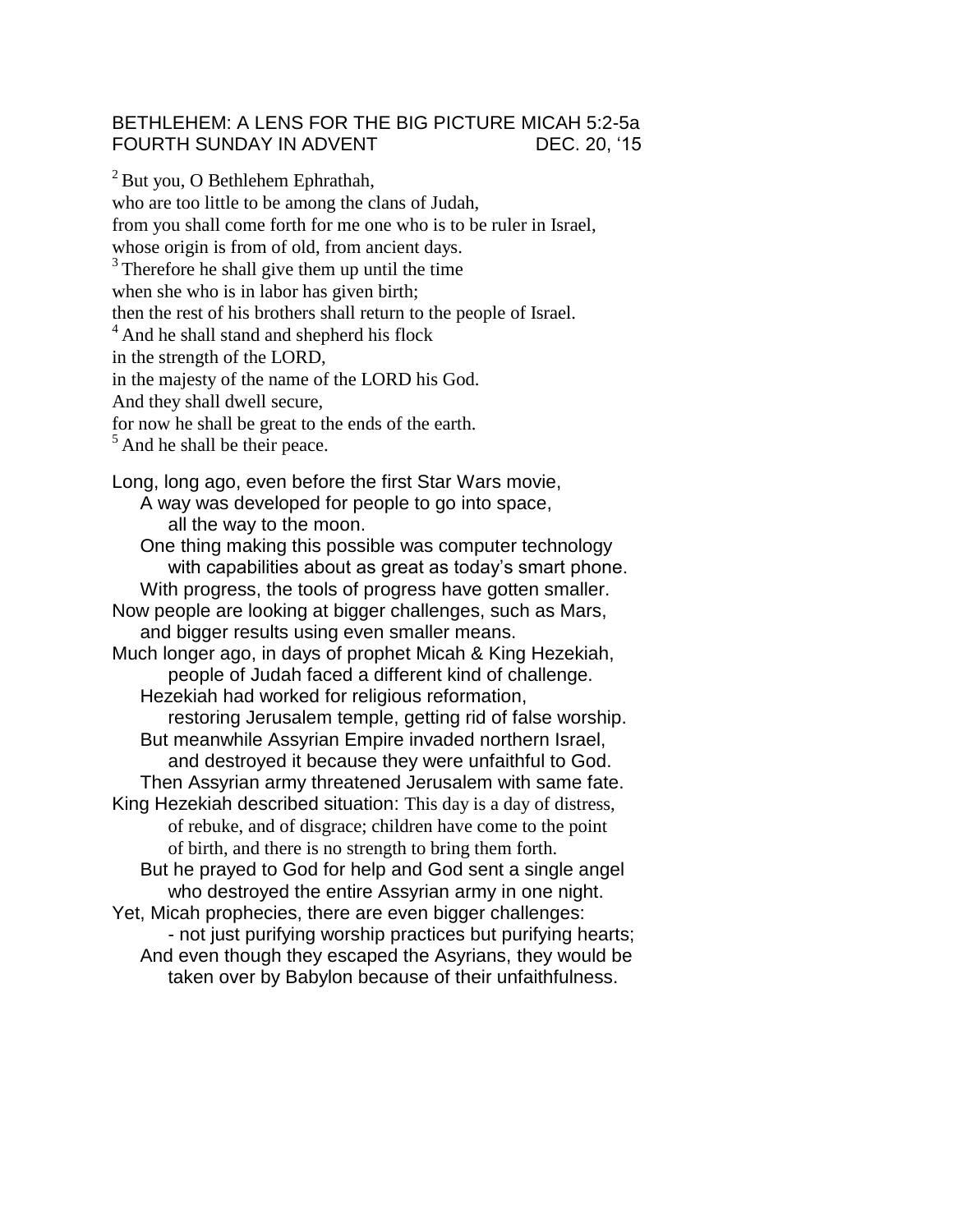But God has in store an even greater resulting deliverance accomplished by an even more powerful but smaller means, a baby born in the tiny town of Bethlehem.

GREATNESS COMES THROUGH LITTLE BETHLEHEM THROUGH THIS LENS THINGS LOOK BACKWARDS JESUS' COMING CAUSES A GREAT REVERSE

## GREATNESS COMES THROUGH LITTLE BETHLEHEM

 $2$ But you, O Bethlehem Ephrathah, who are too little to be among the clans of Judah, from you shall come forth for me one who is to be ruler in Israel, whose origin is from of old, from ancient days.

There will be a new ruler, Micah says, who will be even better than good king Hezekiah. And he will rule not only Judah, which survived Assyrians but all Israel. He will restore the remnant. Where will he come from? One answer is from Bethlehem. When Israel's first king, Saul, was a failure, God picked a new king, a little shepherd boy named David from little Bethlehem. He made Jerusalem capital & rest of kings were born there but after Jerusalem was destroyed & its king died, God would go back & start over in Bethlehem and find a new bold and faithful shepherd. Bethlehem was just a little hole. If you looked at it, you wouldn't see much. But where this king comes from goes back even farther. Micah hints at this by using the name Ephrathah, which is what it was called in the day of Jacob, the patriarch, the father of the whole nation of Israel. But where this child comes from goes back even farther, His origin is from of old, from ancient times. It goes all the way back to Adam because this one will restore paradise. In fact, his origin goes all the way back before eternity because this king is the eternal son of God. Even looking at a tiny hole, you can see a lot if through it you can look a long ways back. Have you ever heard of a pinhole camera? This is how it works. You make a very tiny hole in paper or cardboard.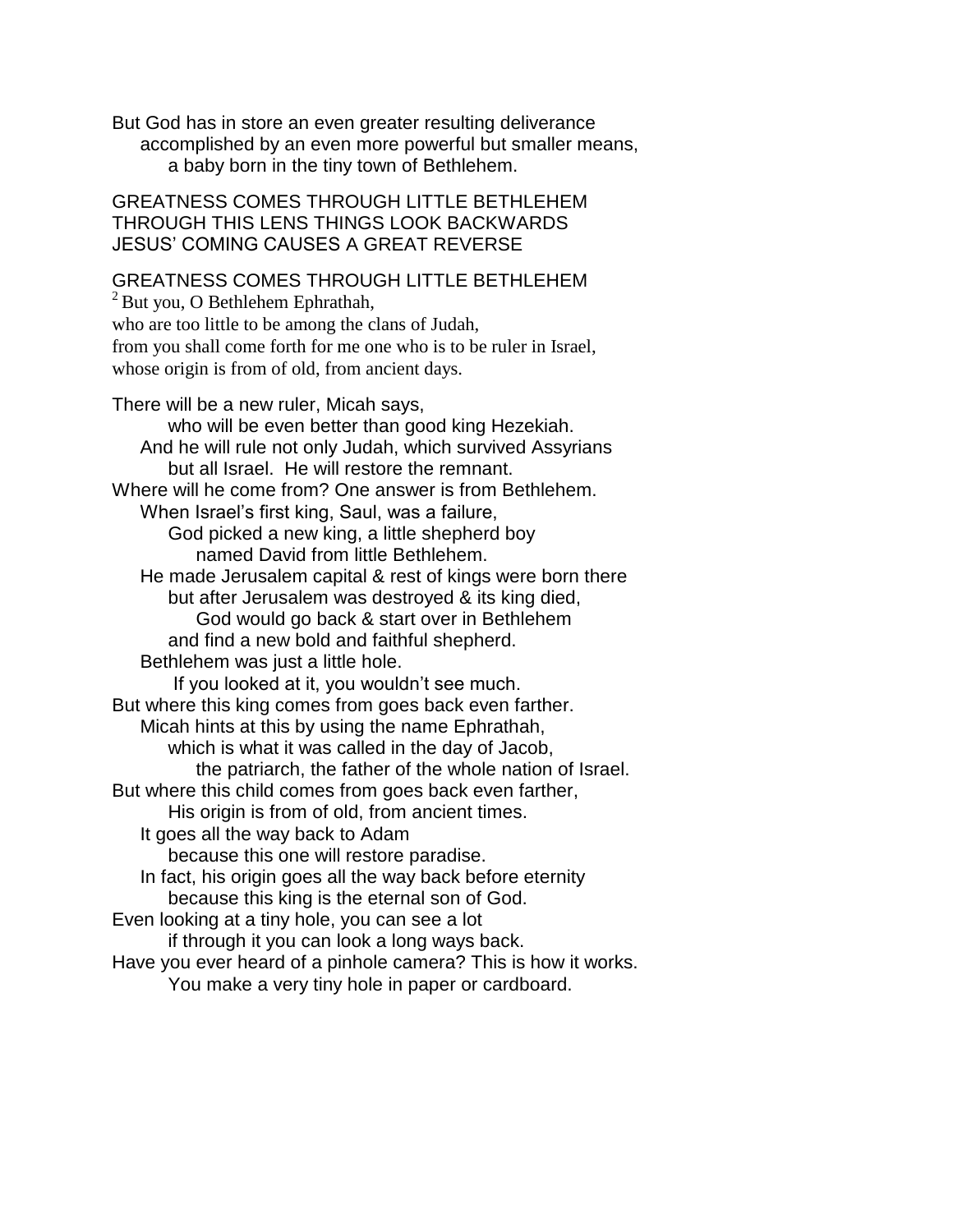Light from big scene on one side comes through hole and spreads out again into big picture on other side. because the hole acts as a lens.

You could also compare this to a baby being born,

when it is full term, it squeezes through a small opening and on the other side grows even bigger.

What happens in little Bethlehem is the lens in which we see the great things God has planned for us from eternity and for eternity

when he miniaturizes and squeezes his great power into a tiny human baby born in Bethehem.

## THROUGH THIS LENS THINGS LOOK BACKWARDS

<sup>3</sup> Therefore he shall give them up until the time

when she who is in labor has given birth;

then the rest of his brothers shall return to the people of Israel.

When light goes through the lens of any kind of camera the picture is reversed, turned around backward, so what appears is not the way things really are. A drawing that may look like a cloud is actually a lake a drawing that looks like a valley is actually a mountain. what looks like a path going down it is going up. This is like when she who is labor gives birth. It is wonderful but it feels terrible, but in the end, things are reversed again. The misery turns into joy. Micah says this is what it will be like for Judah and Israel. at first they will be given up. They will be defeated and carried into exile in Babylon. It will look like everything is lost and gone forever. But it is the opposite of what it appears, through this God is working to purify, restore them to faithfulness. In the end he will reunite all of them, bring them back to their homeland, rebuild the temple. But this is just one step in his ultimate plan to give true faith and forgive the sins of all people and unite everyone in the world into his church and bring us all into his temple in heaven's homeland. Even though for Hezekiah & Judah & us it doesn't look this way. For now we see things upside down and backwards. It looks like human boasting is the way to glory and our fighting is way to peace, but our doing can't do it.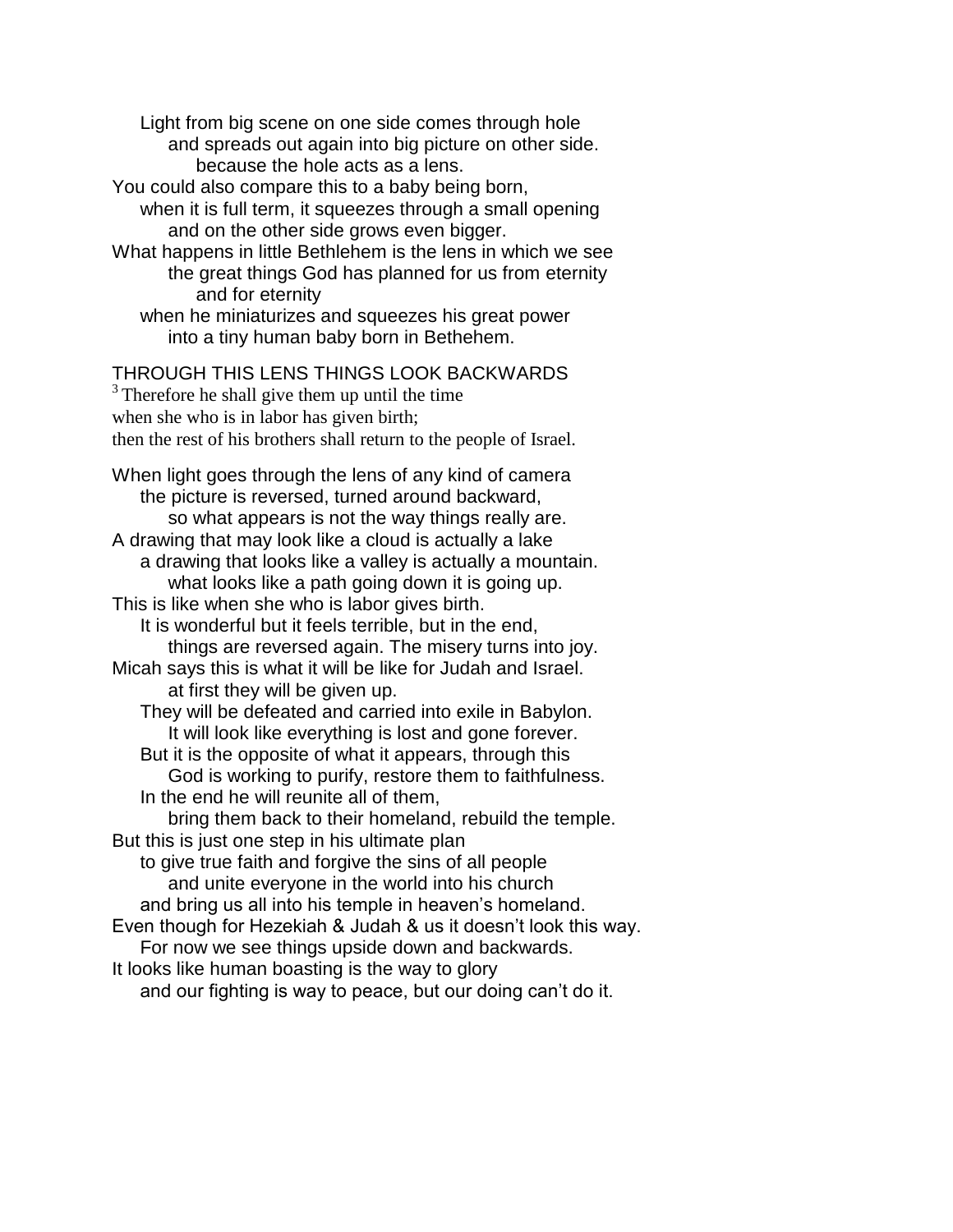When we feel under attack it looks like the thing to do is just work harder or lash out at people who annoy us or maybe make ourselves feel better by indulging in spending or relaxing to get our mind off things. We may not see much benefit from the little time we spend in prayers or Bible devotions Spending time in entertainment looks more attractive. When it looks like there is a cloud hanging over our head we may not see water of God's word as a peaceful lake. When we have made big mistakes and feel like failures, we may want to look the other way and ignore our faults Confessing our sins too God can look like pathway down to guilt, shame & condemnation but it is actually the pathway up to forgiveness and relief. When we look ahead, what we see in store for us may be valley of shadow of death. But God points us to look ahead to life on Mt. Zion. This is because Jesus' suffering and death on the cross looked like defeat to his enemies & failure to his disciples But it was actually the reverse of what it appeared. It was his way to victory over sin, death & the devil.

## JESUS' COMING CAUSES A GREAT REVERSE

<sup>4</sup> And he shall stand and shepherd his flock in the strength of the LORD, in the majesty of the name of the LORD his God.

And they shall dwell secure,

for now he shall be great to the ends of the earth.

 $<sup>5</sup>$  And he shall be their peace.</sup>

If you have ever been in court, who is sitting & who is standing? The judge in charge sits and the defense lawyer stands. So, if you picture a majestic king, he is sitting on this throne. But the majestic & powerful king Micah pictures is standing. He is standing up for us, defending us like a shepherd protecting his flock. So we dwell secure. Word for "dwell" is literally "sit." Because he stands guard, we can sit and relax. I am reading book right now about the Good Shepherd. It points out you cannot train sheep to sit like a dog.

They only sit when they have full stomachs & feel safe.

We sit/dwell secure because we are provided for & safe.